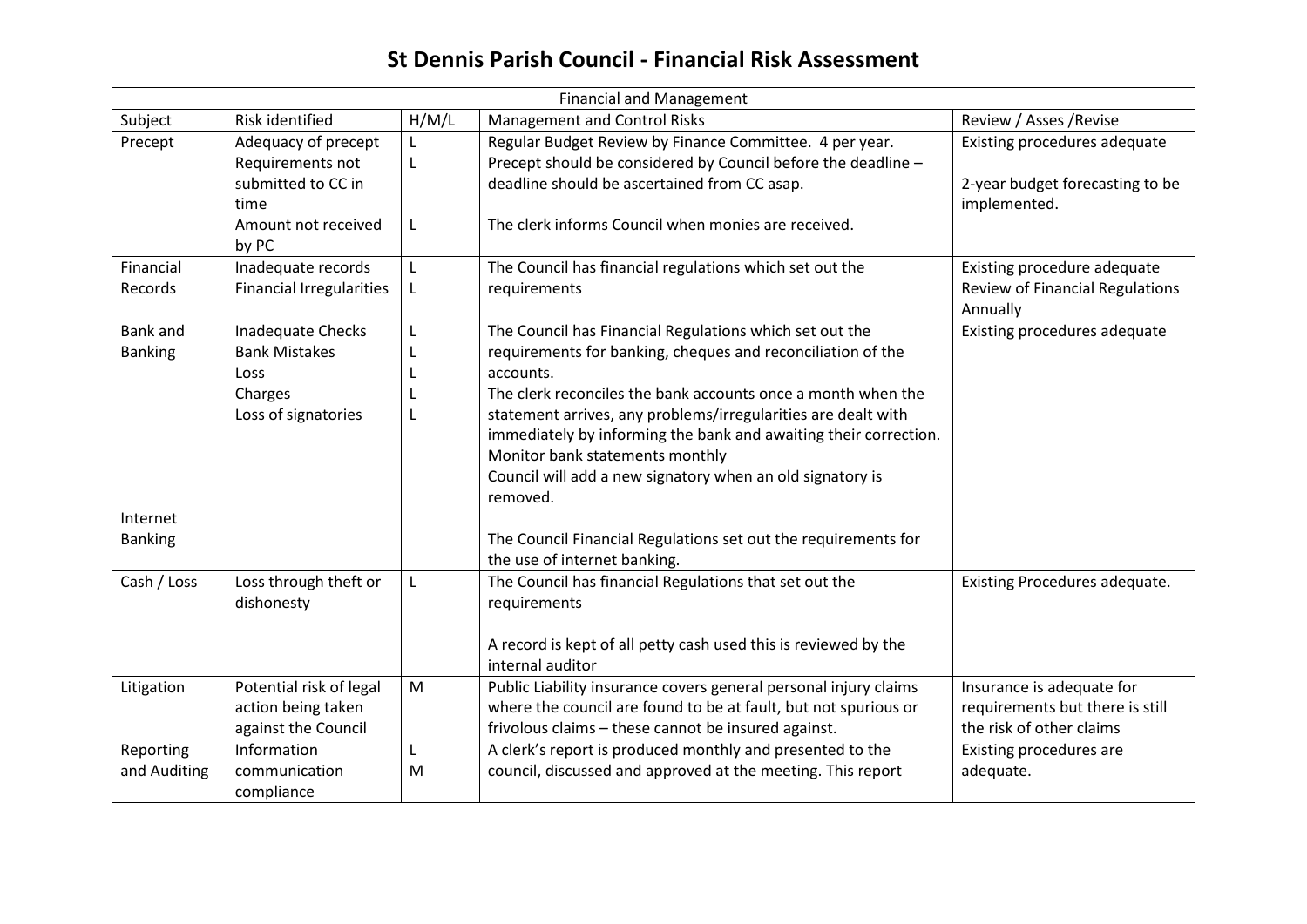|                                     |                                                                                                                                                                                        |          | includes bank balances and a breakdown of receipts and                                                                                                                                                                                                                                                                                                                                                                                                                                                                          |                                                                                                                                                                                 |
|-------------------------------------|----------------------------------------------------------------------------------------------------------------------------------------------------------------------------------------|----------|---------------------------------------------------------------------------------------------------------------------------------------------------------------------------------------------------------------------------------------------------------------------------------------------------------------------------------------------------------------------------------------------------------------------------------------------------------------------------------------------------------------------------------|---------------------------------------------------------------------------------------------------------------------------------------------------------------------------------|
| Grants and<br>support -<br>payable  | Power to pay<br>Authorisation of the<br>Council to pay                                                                                                                                 | L        | payments for the month.<br>All such expenditure goes through the required Council process<br>for approval, minutes and listed accordingly if a payment is made<br>using a S137 power of expenditure. Grant application has been                                                                                                                                                                                                                                                                                                 | Existing procedures are<br>adequate. Each activity will be<br>assessed on an individual basis.                                                                                  |
| Grants -<br>receivable              | Receipts of Grant                                                                                                                                                                      | L        | approved to keep a record of all applications.<br>Grant applications/procedures are followed, and decisions<br>shared with members as and when relevant.                                                                                                                                                                                                                                                                                                                                                                        | Existing procedures are<br>adequate.                                                                                                                                            |
| <b>Best Value</b><br>accountability | Work awarded<br>incorrectly<br>Overspend on services                                                                                                                                   | L<br>M   | Normal Parish Council practice is to where possible seek more<br>than one quotation for any substantial work required to be<br>undertaken or goods. For larger contract services formal<br>competitive tenders would be sought. If a problem is<br>encountered with a contract the clerk would investigate the<br>situation check the quotation / tender, research the problem and<br>report to Council. All procedures are covered in the financial<br>regulations                                                             | Existing procedures adequate,<br>financial regulations reviewed<br>annually.                                                                                                    |
| Salaries and<br>associated<br>costs | Salary paid incorrectly<br>i.e. Wrong Hours Paid<br>Wrong rate paid<br>False employee<br>Wrong deductions of<br>NI or TAX<br>Unpaid Tax & NI<br>contributions to the<br>inland revenue | L<br>L   | The Parish Council authorises the appointment of all employees.<br>Salary rates are assessed annually by council. The clerks report<br>details payments to the Inland revenue for Tax & NI. These are<br>inspected by the Council at meetings and signed off. The tax and<br>NI is worked out using appropriate payroll software and updated<br>annually. All Tax & NI payments are submitted to HMRC annually.<br>Salaries are paid in arears but if a meeting is cancelled or moved<br>then payments could be late or missed. | Existing appointment system is<br>adequate.<br>Independent internal checks are<br>carried out by councillors during<br>the year.                                                |
| Employees                           | Loss of the clerk<br>Fraud by clerk / admin<br>staff                                                                                                                                   | L<br>L   | Reference to a continuity plan should be made in case of loss of<br>key personnel.<br>The requirements of the insurance to be adhered to with regard<br>to fraud.<br>The clerk should be provided with relevant training, reference<br>books, access to assistance and legal advice required to<br>undertake the role.                                                                                                                                                                                                          | Membership with SLCC and<br>Cornwall ALC.<br>Business continuity plan needs<br>to be drawn up.<br>Monitor working conditions,<br>safety requirements and<br>insurance regularly |
| Councillor<br>allowances            | Councillors over-paid<br>income tax deduction                                                                                                                                          | Negative | No allowances are allocated to Parish Councillors                                                                                                                                                                                                                                                                                                                                                                                                                                                                               | No procedure required                                                                                                                                                           |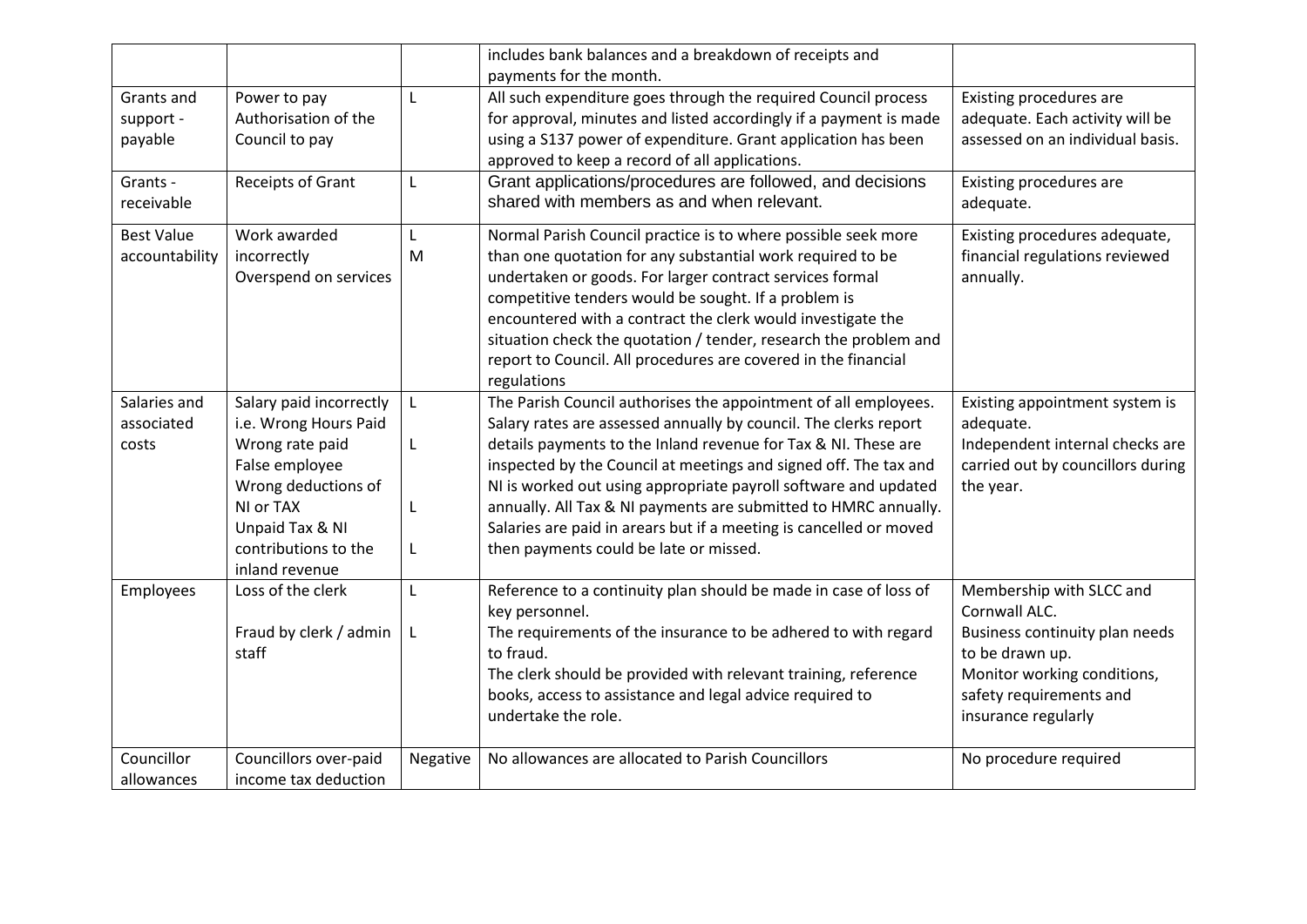| Election costs             | Risk of an election<br>cost                                       | H | Risk is higher in an election year. When a scheduled election is<br>due the clerk will an estimate of costs from Cornwall Council.<br>There are no measures that can be adopted to minimise the risk             | Allocated funds included within<br>the budget each year.                      |
|----------------------------|-------------------------------------------------------------------|---|------------------------------------------------------------------------------------------------------------------------------------------------------------------------------------------------------------------|-------------------------------------------------------------------------------|
|                            |                                                                   |   | of having elections, as they are a democratic process.                                                                                                                                                           |                                                                               |
| VAT                        | Re-claiming                                                       |   | The council's financial regulations set out the requirements. VAT<br>is re-claimed regularly.                                                                                                                    | Existing procedures adequate                                                  |
| Employers<br>annual return | Paying and accounting<br>for NI and TAX of<br>employees' salaries | L | Employer's Annual Return is completed and submitted online to<br>the Inland Revenue within the prescribed time by the clerk.                                                                                     | Existing procedures adequate                                                  |
| Audit Internal             | Audit completed<br>within time limits                             | L | Internal Auditor is appointed by the council. Internal auditor is<br>supplied with the relevant documents to audit and the form to<br>complete and sign for the external auditor.                                | Existing procedures adequate.<br>Advise second internal audit for<br>October. |
| Annual<br>Return           | Completion/<br>submission within<br>time limits                   | L | Annual Return is completed and signed by the Council, then<br>checked and sent to the external auditor.                                                                                                          | Existing procedures adequate                                                  |
| <b>Legal Powers</b>        | Illegal activity or<br>payments                                   | L | All activity and payments within the powers of the Parish Council<br>to be resolved and minuted at Full Parish Council meetings,<br>including a reference to the power used.                                     | Existing procedures adequate.                                                 |
| <b>Minutes</b>             | Accuracy and legality                                             |   | Minutes and agendas are produced in the prescribed method by                                                                                                                                                     | Existing procedures are                                                       |
| agendas                    | <b>Business conduct</b>                                           |   | the clerk and adhere to the legal requirements and best practice                                                                                                                                                 | adequate. Guidance / training                                                 |
| notices and                |                                                                   |   | guidelines.                                                                                                                                                                                                      | to Chair should be given (if                                                  |
| statutory                  |                                                                   |   | Minutes are approved and signed at the next council meeting.                                                                                                                                                     | required).                                                                    |
| documents                  |                                                                   |   | Minutes and agendas are displayed according to the legal<br>requirements.                                                                                                                                        | Members to adhere to Code of<br>Conduct.                                      |
|                            |                                                                   |   | Business conducted at Council meetings should be managed by<br>the Chair.                                                                                                                                        |                                                                               |
| <b>Members</b>             | Conflict of interest                                              | L | Although not a requirement, the declaring of interests by                                                                                                                                                        | Existing procedures adequate                                                  |
| interests                  | Register of members<br>interests                                  | M | members at a meeting should be an obvious process to remind<br>councillors of their duty and should remain on the agenda.<br>Register of Members interests forms should be reviewed<br>regularly by Councillors. | Members take responsibility to<br>update their register.                      |
| Insurance                  | Adequacy                                                          | L | An annual review is taken (before the time of the policy renewal)                                                                                                                                                | Existing procedure adequate                                                   |
|                            | Cost                                                              |   | of all insurance arrangements in place. Employers and Employee                                                                                                                                                   | Review insurance provisions                                                   |
|                            | Compliance                                                        |   | liability insurance is a necessity and must be paid for. Ensure                                                                                                                                                  | annually.                                                                     |
|                            | <b>Fidelity Guarantee</b>                                         |   | compliance measures are in place                                                                                                                                                                                 | Review of compliance                                                          |
|                            |                                                                   |   |                                                                                                                                                                                                                  |                                                                               |